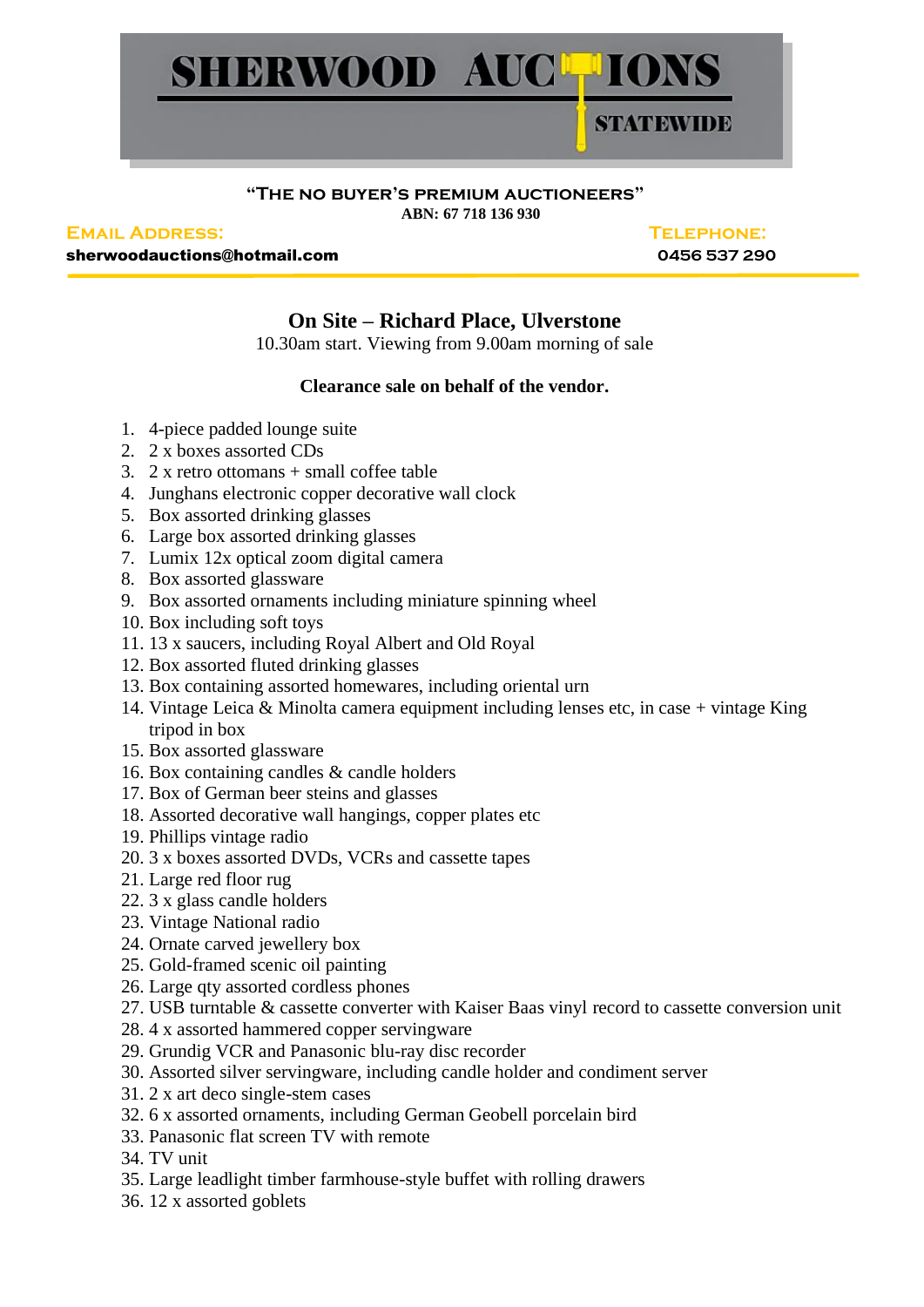- 37. Vintage egg cup server
- 38. German silver dish and toast holder
- 39. 2 x Monarch porcelain decorative vases (some damage)
- 40. Ceramic royal ornament
- 41. 6-serve dinner set
- 42. 6-serve dinner set
- 43. 8 x crystal wine glasses
- 44. 3 x composer busts
- 45. Large Baboushka doll
- 46. Assorted crystal serving dishes
- 47. Assorted glass vases, coffee decanter etc
- 48. 3 x wooden nesting tables
- 49. Royal Devon vase
- 50. Crystal vase & glass serving dish
- 51. Small retro side table
- 52. Porcelain doll
- 53. 2 x glass shelving units
- 54. German vase, marked 403-35
- 55. 2 x red German pottery vases, marked 407-35
- 56. Small decorative crystal polar bear
- 57. Small decorative coffee grinder
- 58. Electric bar heater
- 59. 5 x flower-themed artworks
- 60. 6-piece padded seat extendable dining setting
- 61. 3 x decorative German copper artworks
- 62. Sohaub Lorenz vintage radio
- 63. Samsung flat screen TV with remote + Sony DVD recorder
- 64. Glass & timber rolling TV unit
- 65. Round floor rug
- 66. Meat slicer and food processor
- 67. Urn, electric knife, electric fry pan etc
- 68. 8-person dinner set
- 69. Box assorted kitchenware, including cutlery
- 70. 3 x padded stools
- 71. Vintage kitchen moulds, including fish
- 72. 2 x boxes assorted pots & pans
- 73. Westinghouse 430L upright fridge
- 74. Cutlery in serving tray
- 75. Assorted oil jugs + teapot
- 76. 3 x boxes assorted kitchenware
- 77. Retro Sharp linear tracking LP cassette combo
- 78. 3 x boxes assorted kitchenware
- 79. Original oil 3D painting
- 80. Timber coffee table
- 81. 2 x padded swivelling arm chairs
- 82. Vintage Itt Touring stereo cassette radio
- 83. Large collection of Andre Rieu DVDs
- 84. Blue floor rug
- 85. Original oil 3D artwork
- 86. Retro buffet unit
- 87. Tiny ITI vintage radio
- 88. Large qty assorted timber bowls & craft items
- 89. 2-door buffet side unit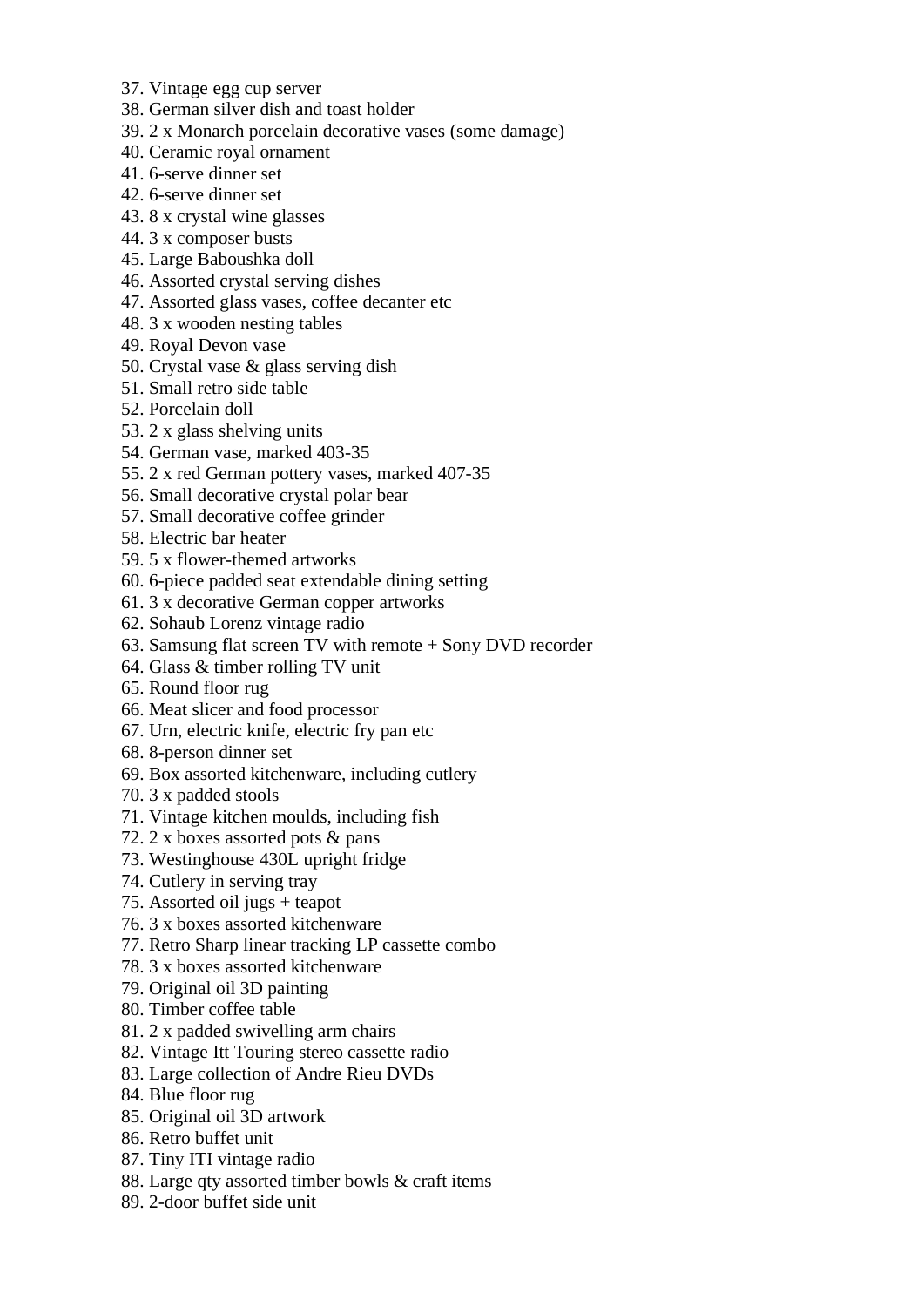- 90. 2 x boxes assorted vacuum cleaner products
- 91. 2 x hallway floor runners
- 92. 2 x nautical-themed artworks
- 93. Upright Hoover vacuum cleaner
- 94. Miele vacuum cleaner
- 95. Miele vacuum cleaner
- 96. Miele vacuum cleaner
- 97. Electric heater & oil heater
- 98. Retro padded ottoman
- 99. 2 x padded dining chairs
- 100. Sewing box + box assorted homewares
- 101.  $3 \times$  boxes assorted cushions + linen
- 102. 4-piece jewellery glassware collection
- 103. 4-drawer bedside table
- 104. Suitcase, luggage etc
- 105. Fully-contained bed unit with padded double bed mattress
- 106. 3 x vintage luggage
- 107. 3 x boxes assorted linen
- 108. 2 x lamps + electric heater
- 109. Vintage Phillips heat lamp
- 110. Retro telephone
- 111. Heller electric blanket
- 112. Retro padded ottoman
- 113. 2 x bedside units
- 114. Carved timber double bed
- 115. 6 x boxes assorted linen and cushions
- 116. Revitive circulation booster
- 117. 3 x boxes assorted blankets and linen
- 118. Box of bowling balls
- 119. Box containing assorted doilies and table runners
- 120. 2 x ornate lamps
- 121. 3-drawer retro dressing table
- 122. Set of bowling balls + weights
- 123. Retro 2-door wardrobe
- 124. Box of linen
- 125. Rheinmetall vintage typewriter
- 126. Qty vinyl records, approx. 100
- 127. Assorted vinyl records in cases
- 128. Retro 3-seater vinyl couch
- 129. Sanyo cassette recorder + VCR
- 130. Large qty assorted framed pictures, photo frames + hanging art work
- 131. Coffee table
- 132. Apple iPad
- 133. Canon MG3160 printer
- 134. Anko 18MP digital camera + modem
- 135. 2 x brown padded retro occasional chairs
- 136. Garmin GPS navigation system
- 137. Canon printer
- 138. 2 x retro padded dining chairs
- 139. Vintage timber radio + 2 speakers
- 140. 4 x copper original artworks
- 141. 2 x top shelves assorted books incl. vintage
- 142. 2 x shelves books incl. Readers Digest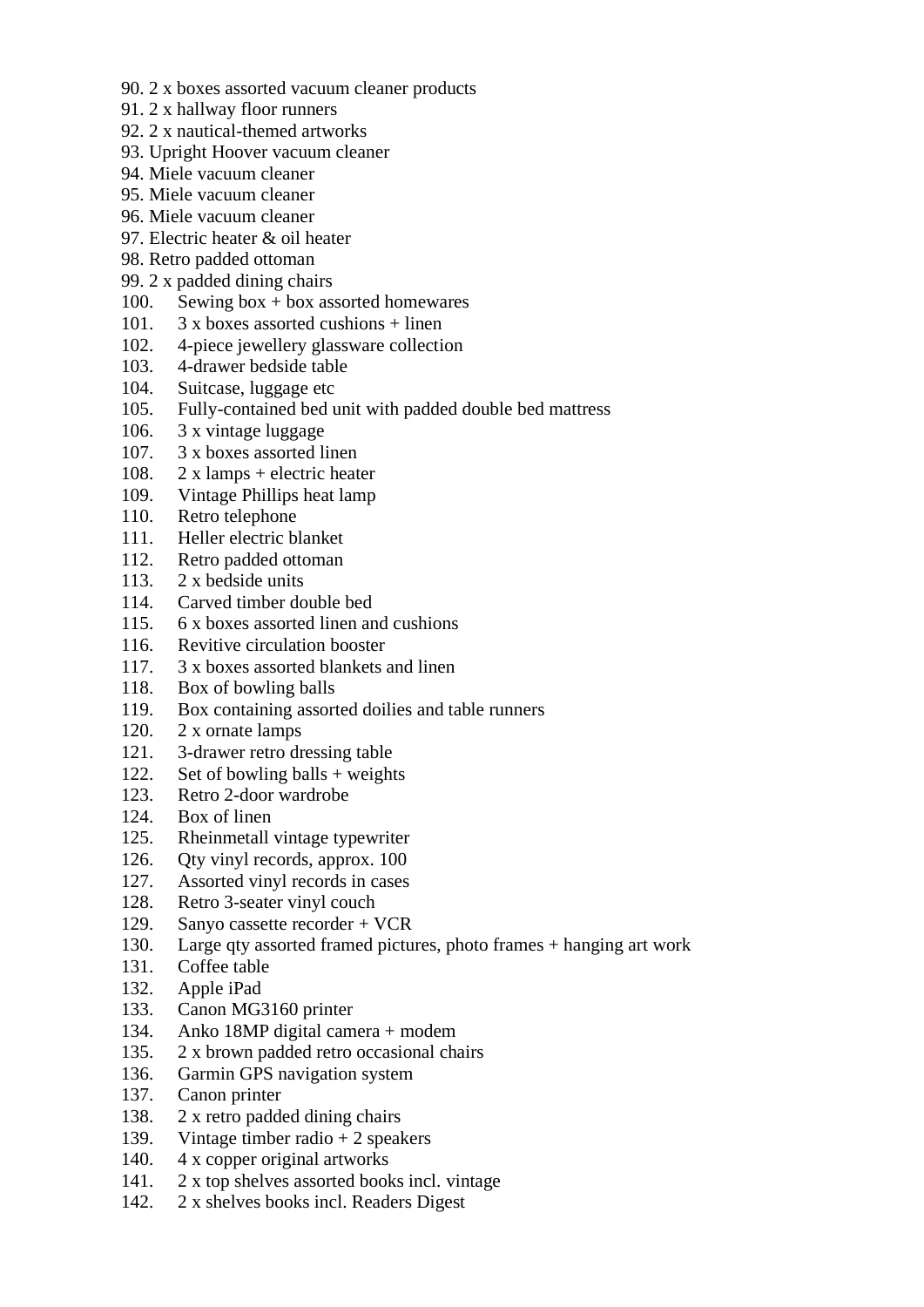- 143. Assorted 45 inch LPs in stand
- 144. Assorted books on shelf
- 145. 2 x Retro bookshelves
- 146. 2 x top shelves vintage & collectable books
- 147. 3 x lower shelves vintage & collectable books
- 148. Maroon rectangular floor rug
- 149. 2 x electric oil heaters
- 150. Assorted products in bathroom, incl. iron
- 151. Folding wheelchair
- 152. 3 x teddy bears
- 153. Assorted puzzles & games incl. Scrabble
- 154. Large qty assorted homewares incl. Tupperware & yoghurt maker
- 155. Silver serving tray  $&$  silver bell + touch lamp
- 156. Murray River framed print
- 157. Small side table
- 158. Haier 6kg dryer
- 159. Miele dishwasher
- 160. Miele W5741 7kg washing machine
- 161. 6 x assorted plants in pots
- 162. 1.5m high umbrella plant
- 163. 3 x pebblecrete pots
- 164. Remaining potted plants
- 165. Concrete bird bath
- 166. 6 x vintage wooden crates
- 167. Steel wheelbarrow + garden hose
- 168. Vintage steel wheelbarrow
- 169. Plastic and timber wheelbarrow
- 170. 4-burner barbecue
- 171. Outdoor setting and cast-iron umbrella base
- 172. TBC
- 173. Clamp and small anvil pieces
- 174. 16-drawer metal filing unit containing clock and watch parts
- 175. 4 x jack stands
- 176. Folding projector screen & folding stand
- 177. 3 x brooms and buckets + card table
- 178. Rain gauge clock
- 179. Assorted carpet & lino off-cuts
- 180. Unicorn mantle clock for resto
- 181. Mauthe mantle clock for resto
- 182. Dome clock for resto
- 183. 6 x assorted watches
- 184. Large carved ornate cuckoo clock *withdrawn*
- 185. Vintage mantle clock
- 186. 2 x vintage mantle clocks for resto
- 187. Vintage mantle clock for resto
- 188. Junghans retro clock
- 189. 5 x assorted watches, including Omega
- 190. Vintage mantle clock for resto
- 191. Small vintage clock
- 192. Small vintage Angus & Coote Sydney mantle clock
- 193. Cuckoo clock for resto
- 194. Victa BP vintage fuel can
- 195. Retro mantle clock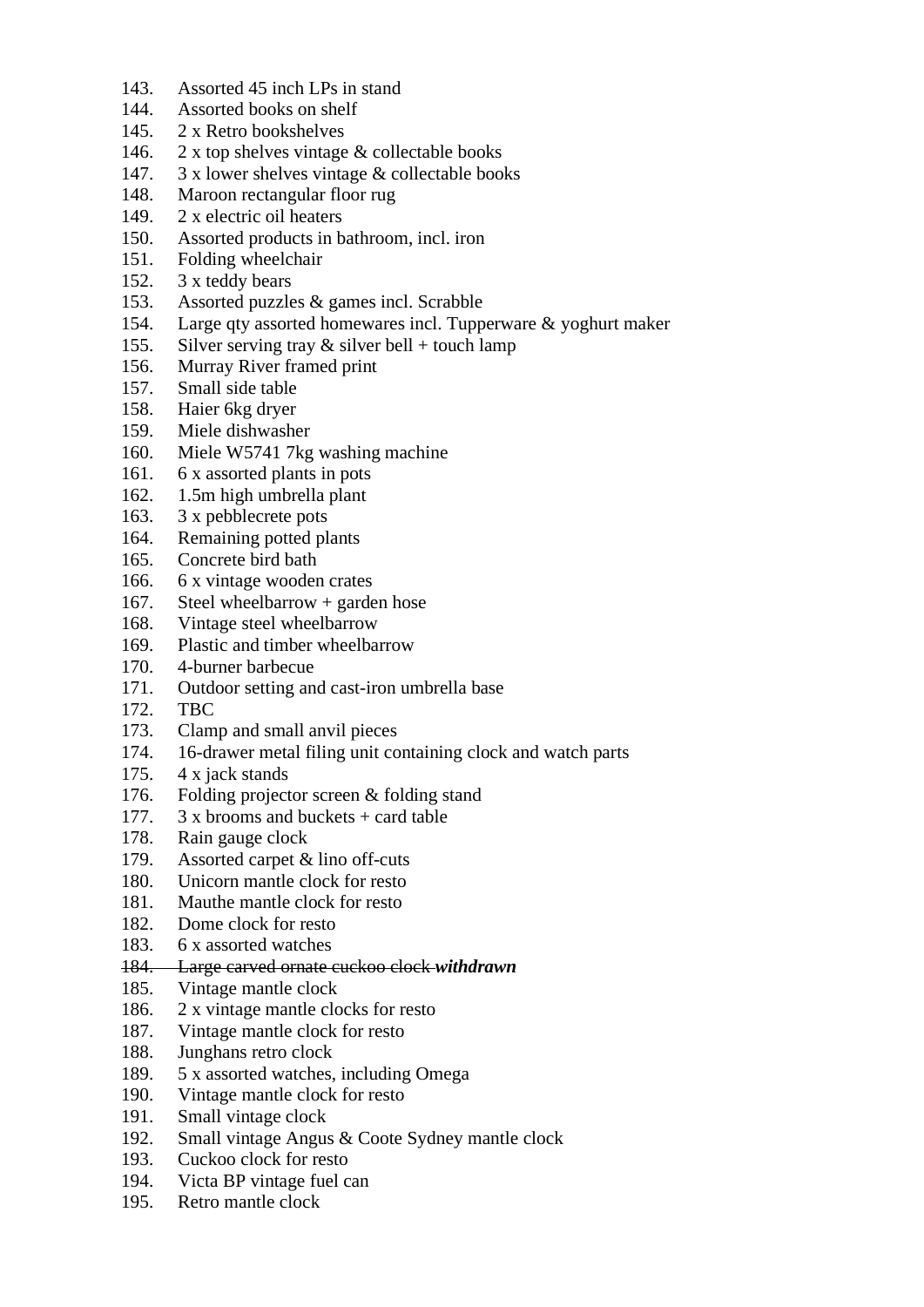- 196. Retro dome mantle clock (dome missing)
- 197. Vintage German mantle clock
- 198. Vintage clock
- 199. Small vintage German alarm clock
- 200. Silent Chime retro mantle clock
- 201. Vintage mantle clock
- 202. Vintage mantle clock *withdrawn*
- 203. Sony digital camera
- 204. Mauthe retro porcelain clock face parts
- 205. Wentworth dome clock
- 206. American vintage clock
- 207. 4 x assorted watches, including Citizen
- 208. Art deco vintage mantle clock
- 209. Diehl retro alarm clock
- 210. Koma vintage clock
- 211. Vintage mantle clock
- 212. Shelf containing assorted clocks & clock parts
- 213. Vintage mantle clock for resto
- 214. Cuckoo clock
- 215. Vintage mantle clock
- 216. Vintage mantle clock
- 217. Junghans enamel clock
- 218. Vintage mantle clock
- 219. Vintage mantle clock *withdrawn*
- 220. Cuckoo clock
- 221. Small cuckoo clock for resto
- 222. Large decorative mantle clock
- 223. Sony lens and flash
- 224. Extendable aluminium ladder
- 225. Large qty assorted garden tools
- 226. Assorted paint solvents & vents
- 227. 2 x boxes assorted workshop products
- 228. 2 x boxes assorted workshop products, on table
- 229. Gasmate 3-burner portable stove
- 230. Large animal coat
- 231. Box containing assorted garden products, including sprayer
- 232. Aluminium ladder
- 233. Large pegboard containing tools
- 234. Assorted Christmas decorations and tree
- 235. Karcher pressure cleaner + attachments
- 236. Vintage Hoover floor scrubber
- 237. GMC garden blower
- 238. 2-door wardrobe
- 239. 2-door pantry cupboard
- 240. 2 x plastic children's shells
- 241. Qty assorted long stitch artworks
- 242. Stanley NIB SB4 plane
- 243. 210L Westinghouse chest freezer & 205L Hisense chest freezer
- 244.  $2 \times \text{ chairs} + \text{stepladder}$
- 245. Large qty assorted watch straps + NIB childrens watches
- 246. 3-burner portable cooking stove
- 247. Timber shelving unit
- 248. Assorted camping equipment incl. foot pump